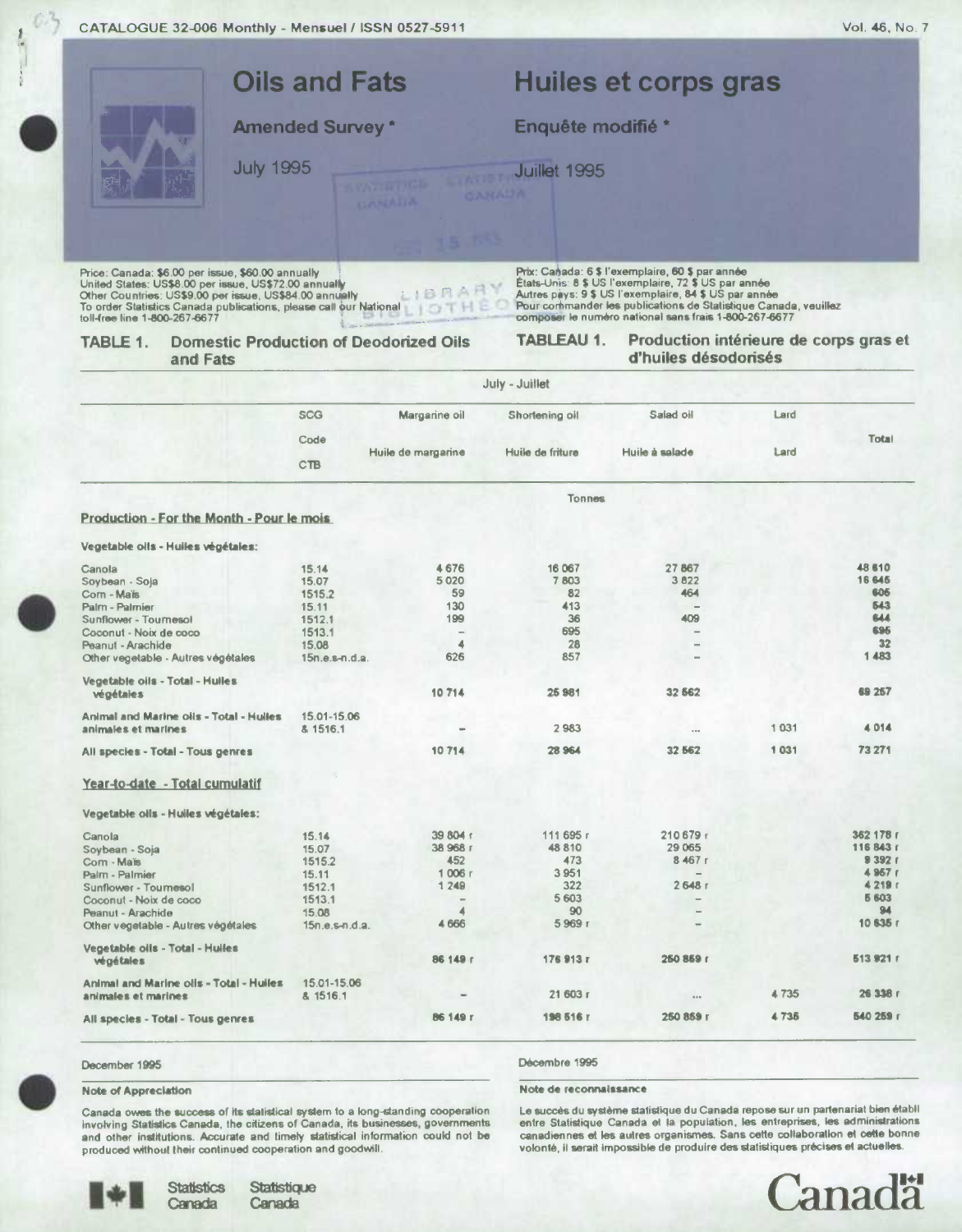**I'** 

 $\frac{4}{3}$ 

# **TABLE 2. Supply and Disposition of Deodorized Oils TABLEAU 2. Approvisionnements et ventes d'huiles**

## et corps gras désodorisés - Juillet

|                                                              | July<br>Juillet                                   |                   |          |              |
|--------------------------------------------------------------|---------------------------------------------------|-------------------|----------|--------------|
| Margarine<br>$\sim$ $\sim$ $\sim$                            | <b>Shortening</b><br>$\mathbf{A}$ of $\mathbf{A}$ | Salad<br>oil      | Lard     | <b>Total</b> |
| Huile de<br>margarine                                        | Huile de<br>friture                               | Huile à<br>salade | Lard     |              |
|                                                              |                                                   | Tonnes            |          |              |
| A: Supply - Approvisionnements                               |                                                   |                   |          |              |
| Opening Inventories - Stocks d'ouverture<br>6829             | 8 3 3 9                                           | 7073              | 378      | 22 619       |
| <b>Total Production - Production totale</b><br>10714         | 28 9 64                                           | 32 562            | 1031     | 73 271       |
| Domestic Purchases - Achats intérieurs                       | 227                                               | 1 2 7 8           | 484      | 1989         |
| Imports - Importations<br>-                                  | <b>Alle</b>                                       | -                 |          |              |
| <b>Total Supply - Total des approvisionnements</b><br>17 543 | 37 530                                            | 40913             | 1893     | 97879        |
| <b>B: Disposition - Ventes</b>                               |                                                   |                   |          |              |
| Domestic Sales - Ventes intérieures<br>10 310                | 24 509                                            | 24 760            | 1 3 8 1  | 60960        |
| 765<br><b>Exports - Exportations</b>                         | 5 4 6 7                                           | 8 4 8 4           | $\equiv$ | 14716        |
| 6 4 6 8<br>Closing Inventories - Stocks de fermeture         | 7554                                              | 7 6 6 9           | 512      | 22 203       |
| <b>Total Disposition - Ventes totales</b><br>17 543          | 37 530                                            | 40913             | 1893     | 97 879       |

## TABLE 2. Supply and Disposition of Deodorized Oils TABLEAU 2.<br>and Fats - Year to Date

et corps gras désodorisés<br>- Total Cumulatif **Approvisionnement et ventes d'huiles** 

|                                                                          | Year-to-date<br><b>Total cumulatif</b>    |                                          |                                   |              |              |  |
|--------------------------------------------------------------------------|-------------------------------------------|------------------------------------------|-----------------------------------|--------------|--------------|--|
|                                                                          | Margarine<br>oil<br>Huile de<br>margarine | Shortening<br>oil<br>Huile de<br>friture | Salad<br>oil<br>Huile à<br>salade | Lard<br>Lard | <b>Total</b> |  |
|                                                                          |                                           |                                          |                                   |              |              |  |
|                                                                          |                                           |                                          | <b>Tonnes</b>                     |              |              |  |
| A: Supply - Approvisionnements                                           |                                           |                                          |                                   |              |              |  |
| Opening Inventories - Stocks d'ouverture - January - Janvier             | 7747                                      | 8 8 5 3                                  | 4 4 4 7                           | 670          | 21 717       |  |
| <b>Total Production - Production totale</b>                              | 86 149                                    | 198 516                                  | 250 859                           | 4735         | 540 259      |  |
| Domestic Purchases - Achats intérieurs                                   |                                           | 2508                                     | 1757                              | 2652         | 6917         |  |
| Imports - Importations                                                   | $\overline{\phantom{a}}$                  |                                          |                                   |              |              |  |
| <b>Total Supply - Total des approvisionnements</b>                       | 93 896                                    | 209 877                                  | 257 063                           | 8 0 5 7      | 568 893      |  |
| <b>B: Disposition - Ventes</b>                                           |                                           |                                          |                                   |              |              |  |
| Domestic Sales - Ventes intérieures                                      | 81 153                                    | 168 655                                  | 174927                            | 7545         | 432 280      |  |
| <b>Exports - Exportations</b>                                            | 6 2 7 5                                   | 33 668                                   | 74 467                            |              | 114 410      |  |
| Closing Inventories - Stocks de fermeture - Current Month - Mois Courant | 6 4 6 8                                   | 7554                                     | 7 6 69                            | 512          | 22 203       |  |
| <b>Total Disposition - Ventes totales</b>                                | 93896                                     | 209 877                                  | 257 063                           | 8 0 67       | 568 893      |  |

#### **Footiotes: Notes:**

... figures not appropriate or not applicable.<br>**x** confidential, suppressed to meet the requirements of the Statistics Act.

**revised figures. r nombres rectifiès.** 

**- nil or zero. - néant ou zero.** 

**x confidential, suppressed to meet the requirements of the Statistics Act. x confidential, supprime on vetlu des dispositions do to Lol sur Is siatistique.**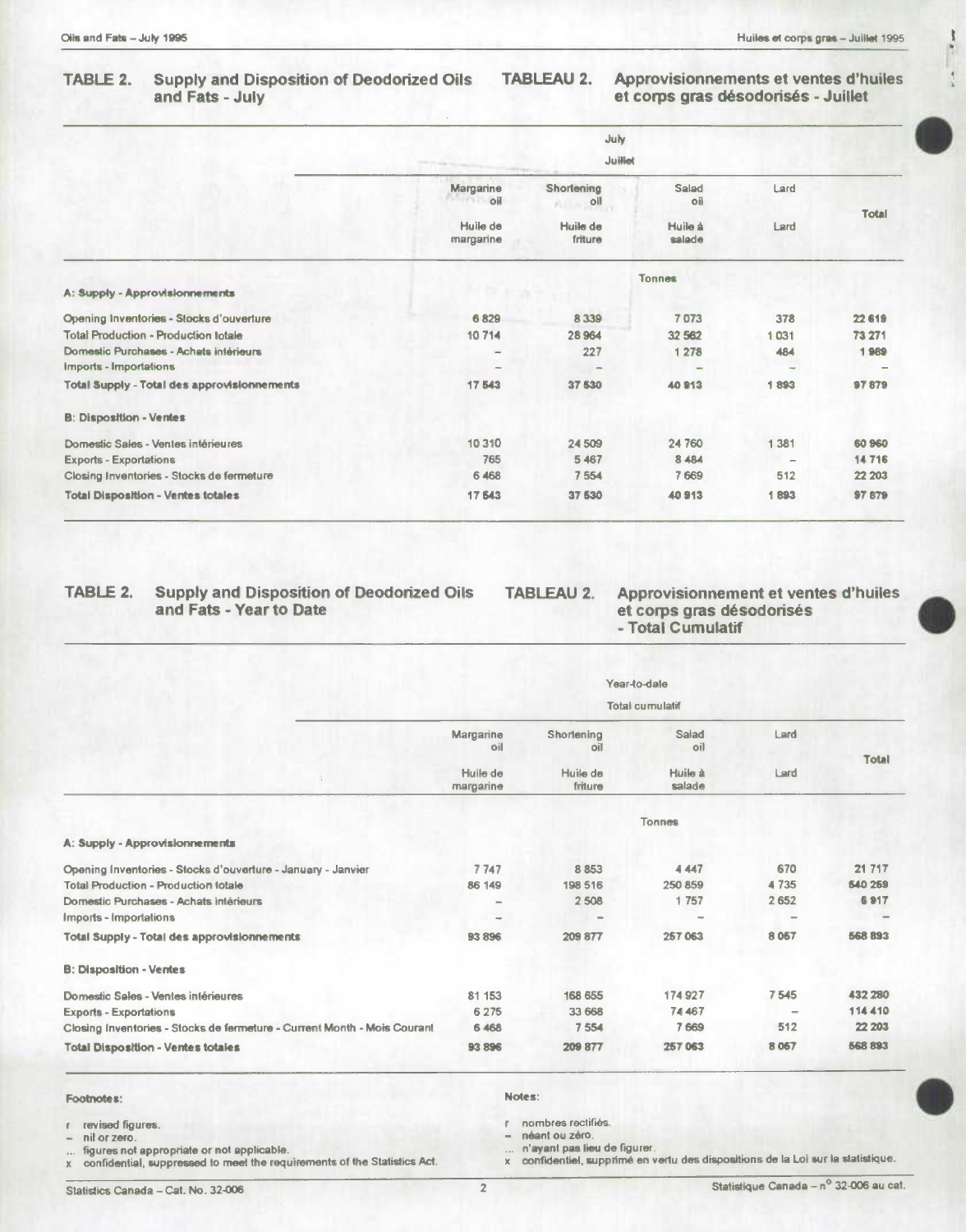## **Funding and Revision**

This survey is funded by the "Canadian Oilseed Processors Association". It has been revised In cooperation with the Association and the current publication contains amended survey results.

The revised data are not comparable to those in previous issues due to changes in questionnaire and respondents universe,

### **Survey Coverage**

**•**

This survey is a monthly mail-out survey with telephone follow-up. The universe is based on the latesi Survey of Manufactures. The survey is intended to cover 100% of the production of deodonzed oils and fats.

**Note:** This report reflects the activity of respondent firms operating in 1995. The list of respondents is published annually in the December *issue*.

> December issues of this publication contain a statement of the degree of eatimation.

Totals may not add due to rounding.

For further Information, contact:

Peter Zylstra, Industry Division, Statistics Canada Ottawa, Ontario. K<sub>1</sub>A OT<sub>6</sub> (613)951-3511

**r** L

Selected series available on CANSIM. matrix 185. Industry Division

Published by authority of the Minister responsible for Statistics Canada.<br>
C Minister of Industry, 1995. All rights reserved. No part of this publication and C Minister de l'Industrie, 1995. Tous droits réserved les that i

### Le financement et modification de l'enquête

Cette enquête est financée par "Canadian Oliseed Processors Association". Elle a été révisée en co-opération avec l'association et la présente publication contient les résultats modifiés de l'enquête.

Les données révisées ne sont pas **corn** parables avec celles des numéros antérieurs à cause des changements dans le questionnaire et dans la liste des répondants.

### **Champs d'observation**

Il s'agit d'une enquête postale mensuelle avec suivi téléphonique. L'univers est basé sur la dernière enquête annuelle des manufactures. L'enquête doit couvrir la totalité de la production des huiles et corps gras désodonsés.

Nota: Cette publication reflète l'activité des compagnies répondantes qui opèrent en 1995. La liste des répondants est publiée annuellement dans Ia publication de décembre.

> Los numéros de décembre de cette publication contiennent un énoncé sur le degré d'estimation.

> Les totaux ne concordent pas nécessairement à cause de l'arrondissement des chiffres.

Pour de plus amples renseignements, veuillez communiquer avec:

Peter Zylstra, Division de l'induatrie, Statistique Canada Ottawa, Ontario. **K1A 0T6** (613) 951 -3511

Certaines séries sont disponibles dans la matrice 185 de CANSIM. Division do I'industrie

recouvrement, sans l'autorisation écrite <sup>-</sup> préalable des Services de<br>concession des droits de licence, Division du - marketing, Stalistique<br>Canada, Ottawa, Ontario, Canada K1A 0T6.

#### **Standards of Service to the Public**

To maintain quality service to the public, Stallstics Canada follows established<br>standards covering statistical products and services, delivery of statistical informa-<br>tion, cost-recovered services and service to responden

#### **Normes de service** au public

Afin de maintenir la qualité du service au public, Statistique Canada observe des<br>normes établies en matière de produits et de services statistiques, de diffusion<br>d'information statistique, de services à recouvrement des c



The paper used in this publication meets the minimum requirements of American Le papier utilisé dans la présente publication répond aux exigences minimales de<br>National Standard for Information Sciences – Permanence of Pape National Standard for Information Sciences - Permanence of Paper for Printed<br>Library Materials, ANSI Z39.48 - 1984.

Library Materials, ANSI Z39.48 -1984. for Printed Library Materials", ANSI Z39.48 -1984. ⊜